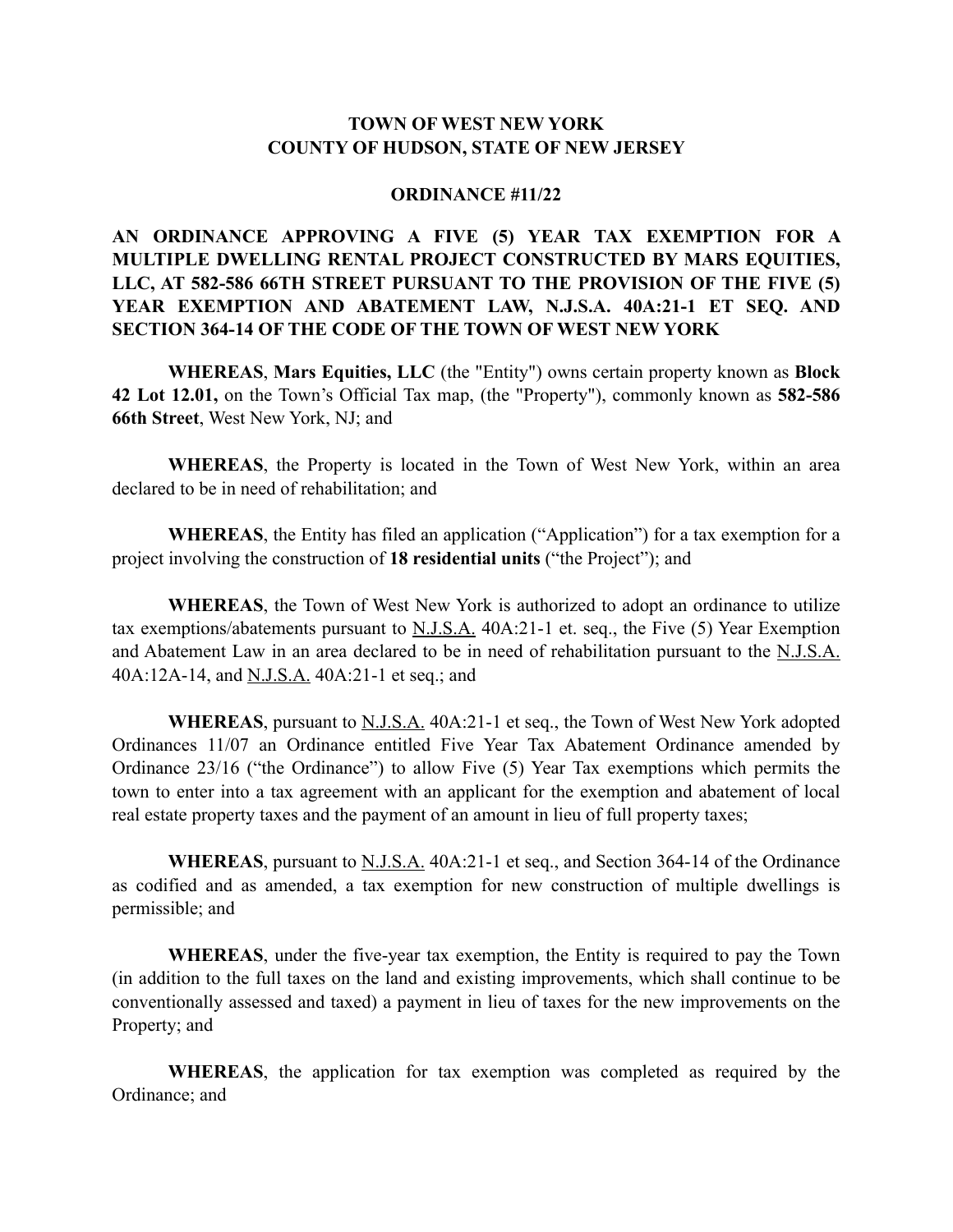**WHEREAS**, the Property in 2021 generated approximately **\$11,533.50** in taxes, approximately **\$11,533.50** of which represented taxes on the land and **\$0** of which represented taxes on the existing improvements; and

**WHEREAS**, upon review of the application, the Board of Commissioners has determined that the proposed Project Improvements are eligible for tax exemption pursuant to N.J.S.A. 40A:21-9 and the Ordinance; and

**WHEREAS**, under the five-year tax exemption, the Entity would be required to pay the Town full taxes on the land and existing improvements, which shall continue to be conventionally assessed and taxed and which are estimated to be **\$11,533.50** per year; and

**WHEREAS**, in addition, under the five-year tax exemption, the Entity would also pay the Town a payment in lieu of taxes for the new improvements on the Property, based on an approximate estimated tax otherwise due on the improvements on the completed Project of approximately **\$67,601.00 total for the 18 residential units**, as follows:

(a) In the first full year following substantial completion, no payment on the new improvements;

(b) In the second full year following completion, an amount equal to 20% of taxes otherwise due on the new improvements, estimated to be **\$13,520.20**;

(c) In the third full year following completion, an amount equal to 40% of taxes otherwise due on the new improvements, estimated to be **\$27,040.40**;

(d) In the fourth full year following completion, an amount equal to 60% of taxes otherwise due on the new improvements, estimated to be **\$40,560.60;** 

(e) In the fifth full year following completion, an amount equal to 80% of taxes otherwise due on the new improvements, estimated to be **\$54,080.80**; and

**WHEREAS**, as the five-year tax exemption will begin in the first full year following substantial completion, the Project will be subject to an added assessment during the year of substantial completion, **to be determined by the tax assessor or other appropriate official**; and

**WHEREAS**, upon the expiration of the tax exemption, it is estimated that the Project Improvements in total will generate a tax payment of approximately **\$79,134.00 total for the 18 residential units,** including taxes on land and existing improvements, based upon the current tax rate; and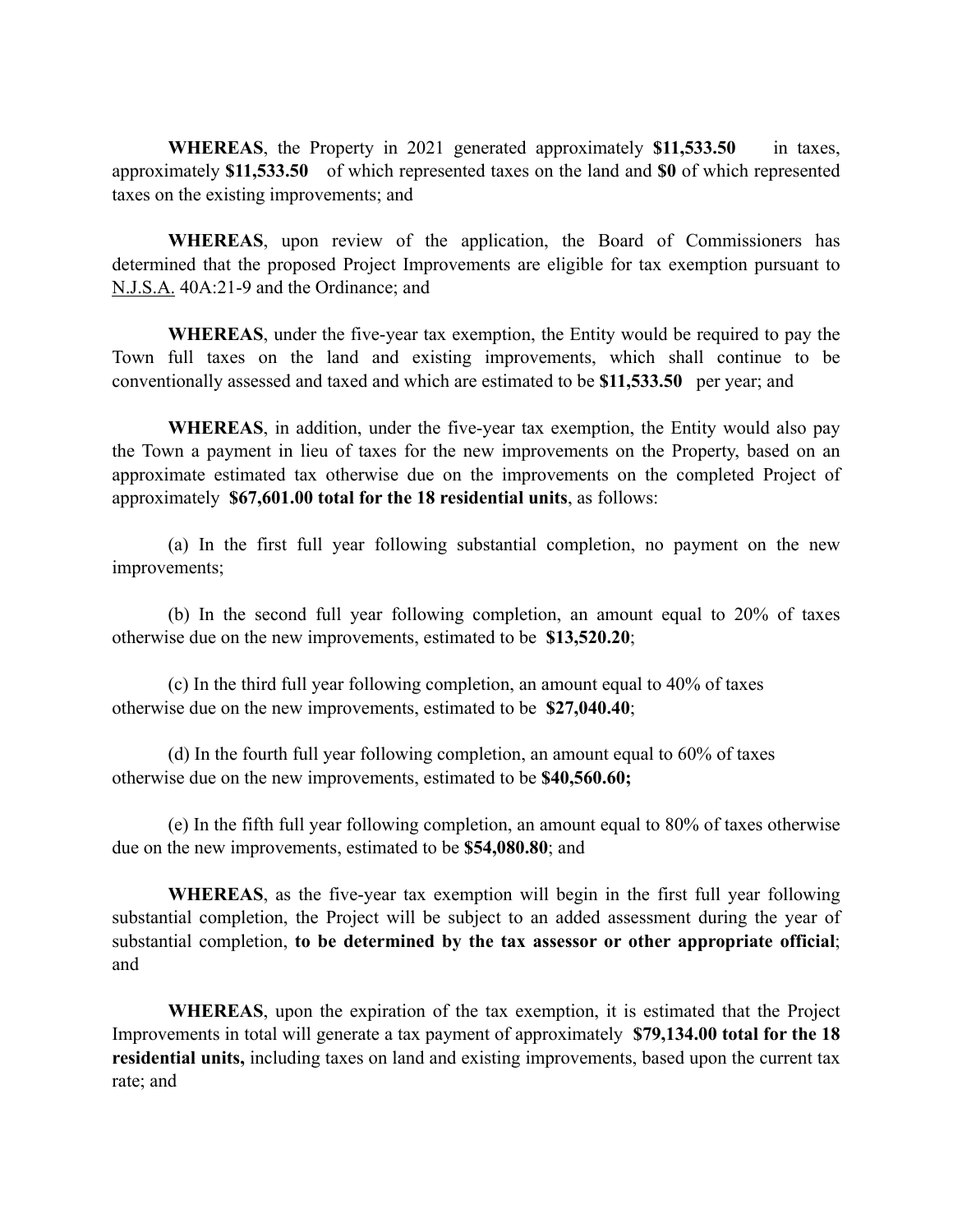**NOW THEREFORE BE IT ORDAINED** by the Mayor and Board of Commissioners of the Town of West New York, County of Hudson, State of New Jersey as follows:

1. The above recitals are incorporated as if fully set forth at length herein.

2. The Application for a five (5) year tax exemption for the full and true value of the Project Improvements is hereby approved.

3. The Mayor or Municipal Administrator is hereby authorized to execute a five-year tax exemption agreement ('Tax Agreement") for the Project which shall contain, at a minimum, the following terms and conditions:

- (a) The Entity will continue to be responsible for full taxes on the land and existing improvements, which shall continue to be conventionally assessed and taxed.
- (b) The payment in lieu of taxes on the Project Improvements shall in total be:
	- (i) In the first full year following substantial completion, no payment on the new improvements;
	- (ii) In the second full year following completion, an amount equal to 20% of taxes otherwise due on the new improvements;
	- (iii) In the third full year following completion, an amount equal to 40% of taxes otherwise due on the new improvements;
	- (iv) In the fourth full year following completion, an amount equal to 60% of taxes otherwise due on the new improvements;
	- $(v)$  In the fifth full year following completion, an amount equal to 80% of taxes otherwise due on the new improvements; and
- (c) The taxes otherwise due for the Project Improvements shall be determined as of the date of completion by the municipal Tax Assessor.
- (d) The Tax Agreement for the Project shall take effect on January 1 of the tax year immediately following the completion of the Project and shall have a duration of five years unless terminated prior thereto.
- (e) The Project shall be subject to an added assessment during the year of substantial completion as provided by State law and local ordinance.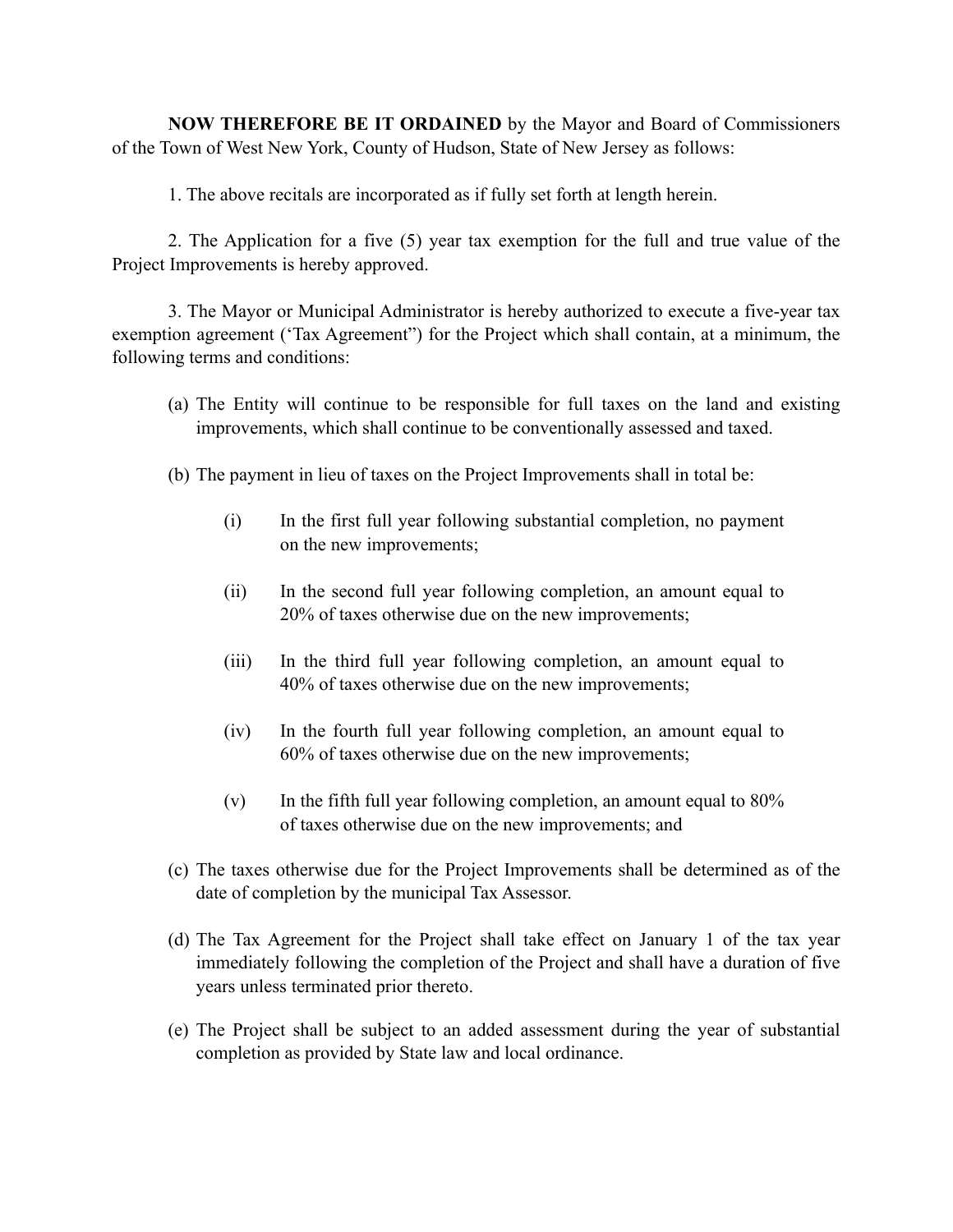- (f) With respect to the transfer of the property, where it is determined that the new owner of the property will continue to use the property pursuant to the conditions which qualified the property, no tax shall be due, the exemption shall continue, and the agreement shall remain in effect.
- (g) At the termination of the Tax Agreement, the new improvements shall be subject to all applicable real property taxes as provided by State law and regulation and local ordinance; but nothing herein shall prohibit the Project, at the termination of an agreement, from qualifying for, and receiving the full benefits of, any other tax preferences provided by law.
- (h) In the event the Project is developed as a rental property and then converted to a condominium, then the Tax Agreement shall terminate, and the Project will be assessed conventionally as of the date of the recording of the master deed.

4. The Tax Agreement shall be subject to the provisions of Section 364-19 of the Ordinance as codified. This Section shall be incorporated in the Tax Agreement by reference as if fully set forth therein.

5. The Municipal Clerk shall forward a copy of the Tax Agreements to the Director of the Division of Local Government Services in the Department of Community Affairs within thirty (30) days of the date of execution of the Tax Agreement.

6. All ordinances and parts of ordinances inconsistent herewith, excepting the Ordinance, are hereby repealed.

7. This ordinance shall take effect at the time and in the manner provided by law.

## **Introduced: June 8, 2022 Adopted:**

### **Notice**

The foregoing Ordinance was adopted for first reading by the Mayor and Board of Commissioners of the Town of West New York, New Jersey, on **June 8, 2022** and ordered published, and will be further considered before final passage at a public hearing on **July 13, 2022 at 12:30 p.m.** held remotely and/or in person. Instructions regarding attendance and participation in the meeting will be posted on the Town's website: [http://](http://www.westnewyorknj.org) [www.westnewyorknj.org](http://www.westnewyorknj.org). A copy of this Ordinance has been posted on the bulletin board upon which public notices are customarily posted on in the Town Hall of the Town of West New York, and a copy (at no charge) is available up to and including the time of such meeting to the